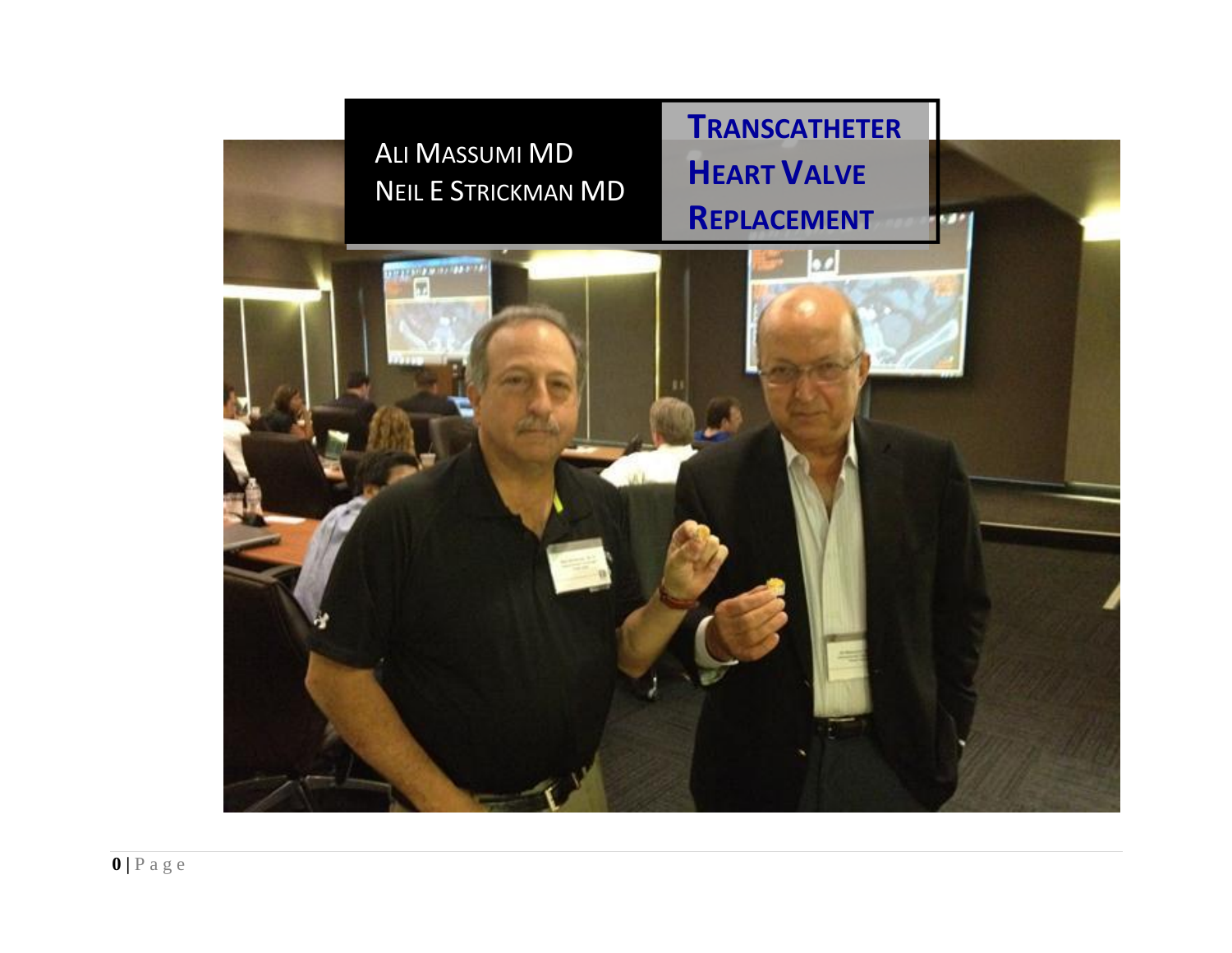# **ranscatheter Aortic Valve Replacement INTRODUCTION T**

The heart is a muscular organ located in your chest between your lungs which is designed to pump blood throughout the entire body. The right side of your heart pumps blood through the lungs, where the blood picks up oxygen. The left side of the heart receives this blood and pumps it to the rest of your body out through the AORTIC VALVE and into the circulation of the body.

#### **HEART CHAMBERS AND VALVES**

The heart is divided into four main areas, or chambers – two upper chambers (the left and right atrium) and two lower chambers (the left and right ventricle). These are the 4 valves which regulate the flow of blood through the heart, lungs and subsequently into the body's circulation. They are called the aortic, mitral, pulmonary and tricuspid valves, whereas each is made of flaps of tissue called leaflets. See Figure 1

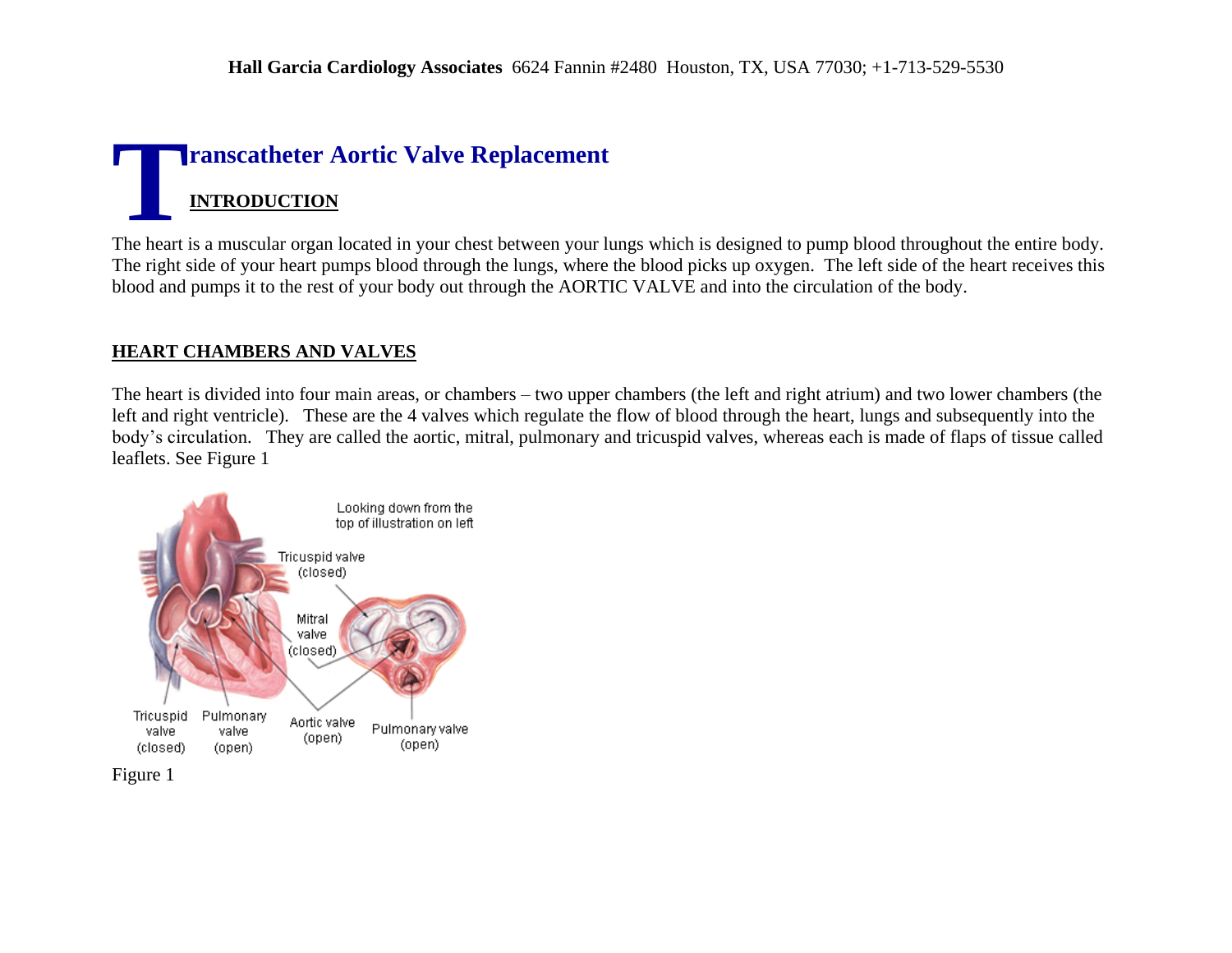As the heart muscle contracts (squeezes), the valves open in one direction which allows the blood to circulate forward. When these valves close, the blood is prevented from flowing backward. There are 2 common problems that can develop in heart valves:

#### **VALVE STENOSIS**

- $\triangleright$  This occurs when the valve is narrowed and does not completely open secondary to:
	- o a build-up of calcium (mineral deposits)
	- o high cholesterol (a waxy fat)
	- o aging
	- o genetics (such as a birth defect)

### **VALVE INSUFFICIENCY / REGURGITATION**

- $\triangleright$  This occurs when the valve does not fully close allowing blood to leak backward through the valve
	- o Torn tendoniae (string-like architecture)
	- o Ring dilation (degeneration like an automobile ring)

### **AORTIC STENOSIS-(AS)**

Severe *Aortic Valve Stenosis* occurs when the narrowing of your aortic valve leaflets do not allow normal blood flow outward. It can be caused by many different disorders such as a birth defect, rheumatic fever, radiation therapy; however most are related to the aging process.

The most common presenting symptoms of Severe *Aortic Valve Stenosis* are:

- $\triangleright$  chest discomfort
- $\triangleright$  exertional shortness of breath
- $\triangleright$  easy fatigue
- $\triangleright$  overall tiredness

Severe *Aortic Valve Stenosis* is often caused by the build-up of calcium (mineral deposits) on the aortic valve's leaflet tips. Over time the leaflets become stiff, reducing the ability to fully open and close. When the leaflets don't fully open, your heart must work harder to push blood through the aortic valve to your body. When Severe *Aortic Valve Stenosis* reaches a critical state it is possible for the heart to weaken thus the terminology of "Congestive heart failure."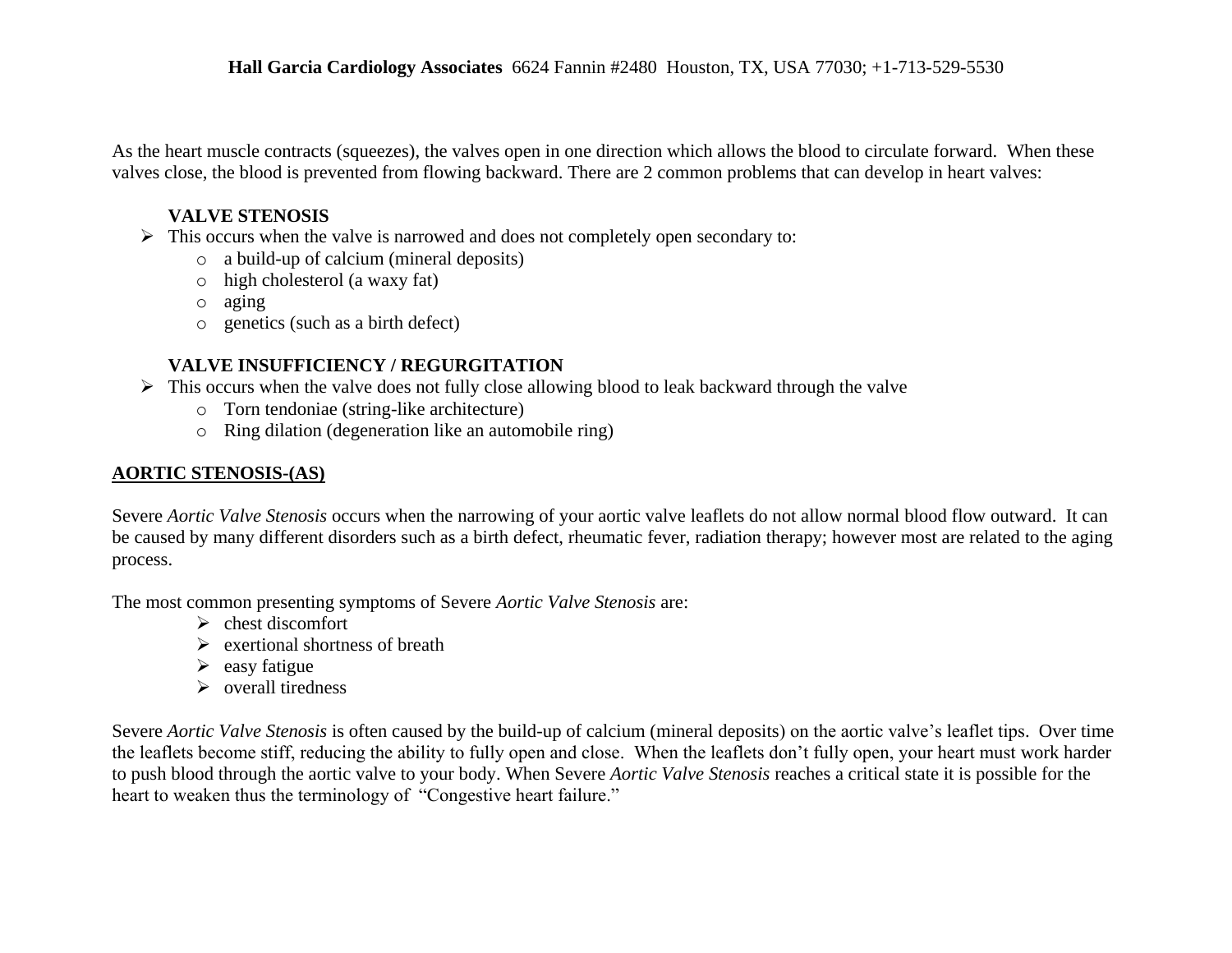### **TRANSCATHETER AORTIC VALVE REPLACEMENT (TAVR)**

This is a less invasive procedure which allows your aortic valve to be replaced with a new valve without open heart surgery. The valve is inserted with the use of your native artery circulation or less commonly through an incision between the ribs. The Transfemoral (groin artery) delivery of the **EDWARDS SAPIEN TRANSCATHETER HEART VALVE** was approved by the FDA in November of 2011. This technology consists of using a balloon expandable stent with an integrated Bovine (cow) pericardial valve. The TAVR technology consists of an integrated bovine pericardial valve crimped on a balloon-expandable stent for delivery. See below the **EDWARDS SAPIEN TRANSCATHETER HEART VALVE.** see Figure 2



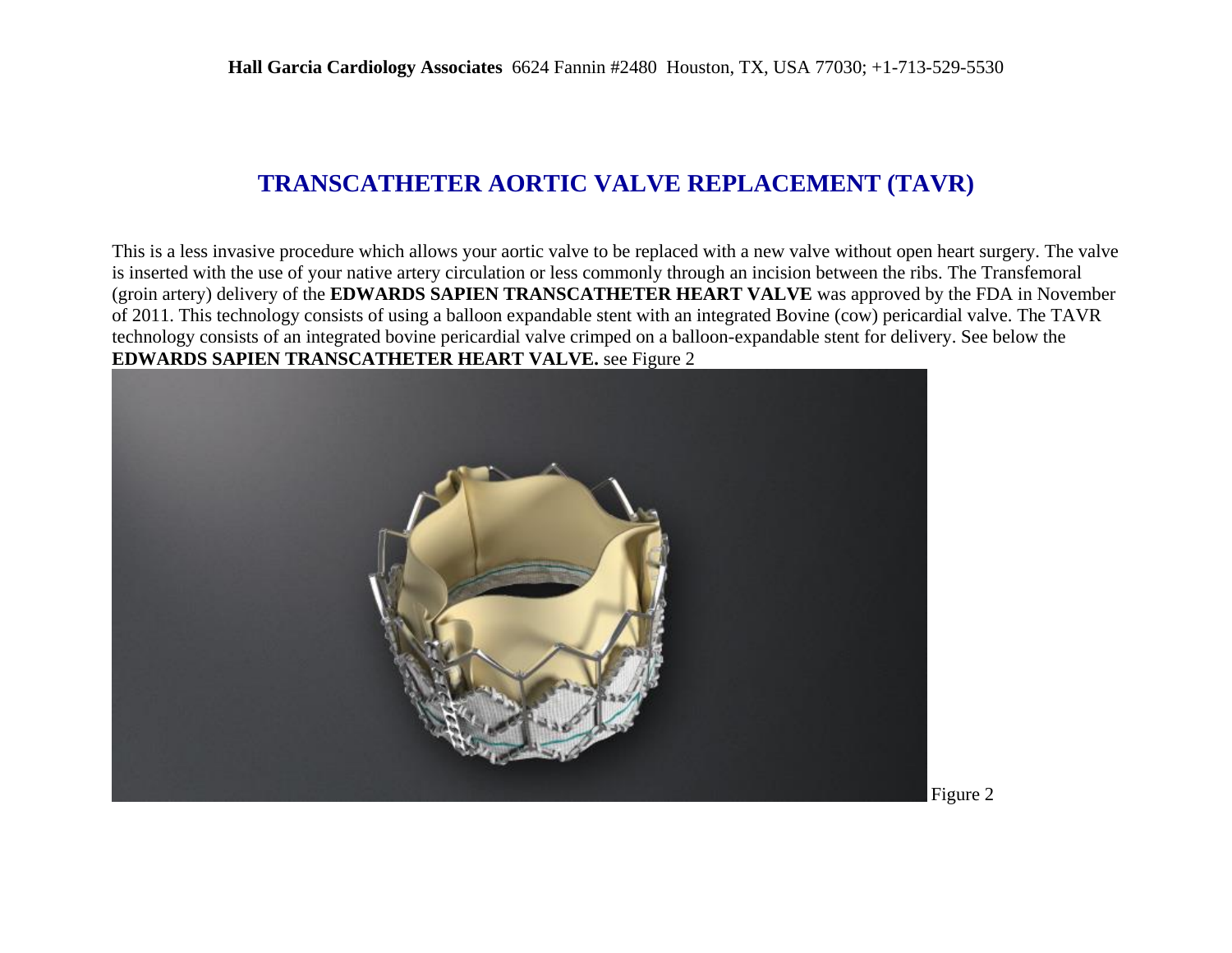The *TAVR* procedure is not right for everyone. In certain cases, the risks of the procedure may outweigh the benefits. It is best to let us as your cardiologist or your cardiovascular surgeon make this determination with the use of various testing procedures.

These would include the use of:

- $\triangleright$  Physical examination (PE)-We will listen for evidence of a heart murmur, examine your vital signs and check for any other disorders
- $\triangleright$  Electrocardiogram-. An electrocardiogram (EKG) is used to record the heart's natural electrical currents. This can show the heart's rhythm, the heart's rate, and reviews the electrical currents.
- > 2 Dimensional Echocardiography (2DE-Ultrasound of the heart)- from the top of the chest wall or Transesophageal Echocardiography (TEE) within the body- These tests use ultrasound waveforms to pick up sound waves that are moving through the heart which are then converted into moving pictures.
- $\triangleright$  Cardiac Catheterization- invasive procedure to determine whether the heart arteries besides the valve are involved in your particular case.
- $\triangleright$  CT Scanning of the Chest and Abdomen (CTA)- special x-rays to determine whether your body's arteries are large enough to allow passage of the **EDWARDS SAPIEN TRANSCATHETER HEART VALVE** system as well as the relationship of your coronary heart arteries to the native aortic valve.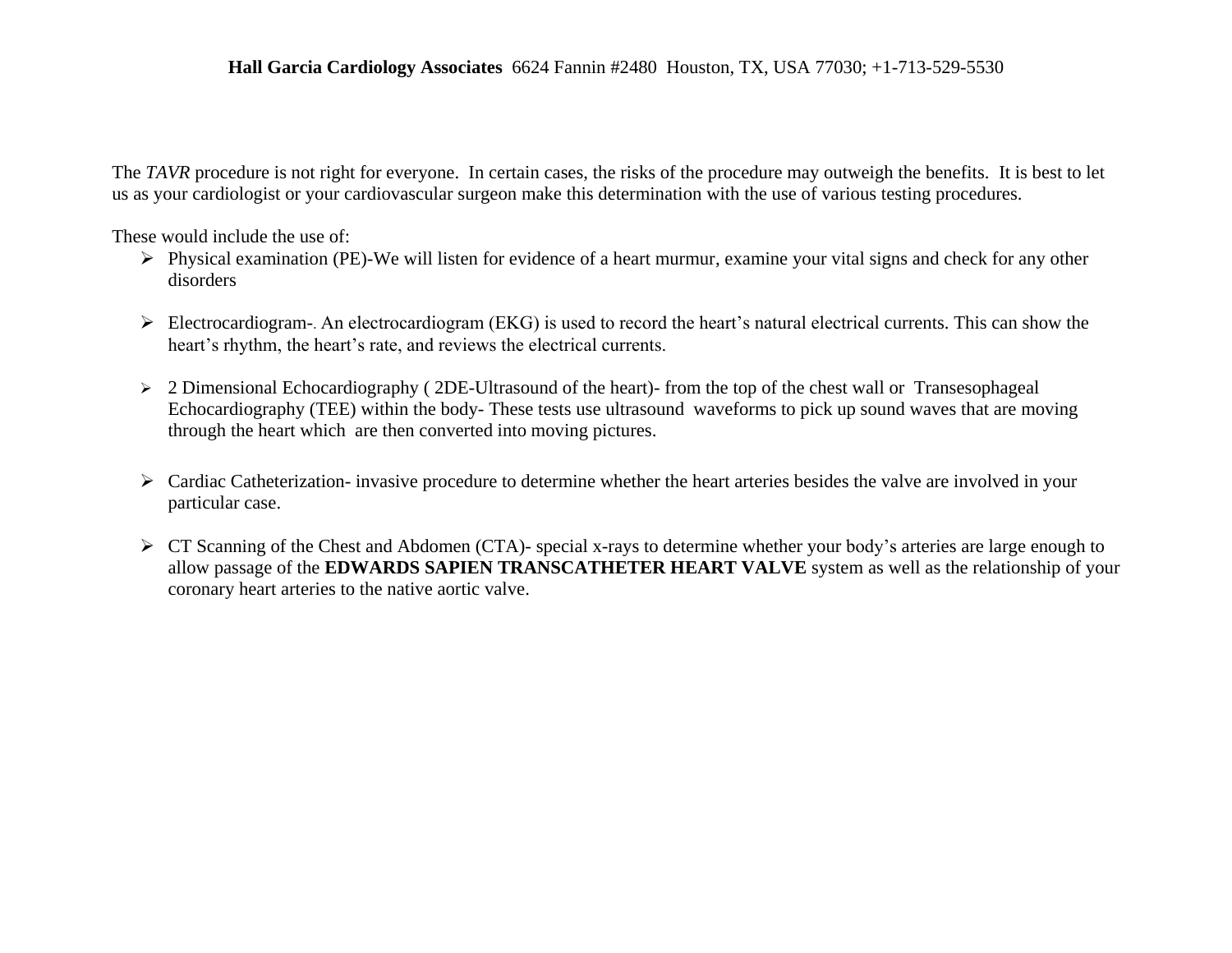If a both a cardiovascular surgeon and cardiologist determine that you are too high risk for standard

Aortic Valve Replacement (AVR), then transcatheter aortic valve replacement (TAVR) may be an alternative.

The following are general statistics from the Texas Heart Institute (THI) at St Lukes Episcopal Hospital (SLEH) with the use of the **EDWARDS SAPIEN TRANSCATHETER HEART VALVE.**

- > Anesthesia- General
- $\triangleright$  Cardiopulmonary bypass- Usually not required
- $\triangleright$  Entry Site-Through the Femoral Artery (Groin), externally placed artery graft of heart via a rib incision
- $\triangleright$  Average total procedure duration- 3-4 hours
- $\triangleright$  Average hospital stay-3-4 days

## **The Edwards Sapien Transcatheter Heart Valve should not be used in the following people:**

- Patients whose native aortic valve does not contain calcification.
- Patients whose native aortic valve only has one or two leaflets (usually due to a birth defect), normally there are 3
- Patients who have a blood clot or an abnormal growth on their native valve
- Patients who have an infection in the heart or infections elsewhere
- Patients who already have a prosthetic (man-made) valve or repair device implanted in any of their four heart valves
- Patients who have aortic stenosis along with aortic regurgitation (when your valve does not fully close and allows blood to leak backwards through the valve)
- Patients who have severe disease with their native mitral valve
- Patients whose aortic valve is either too small or too big for the new prosthesis to fit correctly
- Patients who have severe disease in their vessels leading to the heart, small vessels, or vessels that have a lot of bends that would not allow passage of the products necessary to perform the procedure although alternative do exist for this problem
- Patients who have thick aortic leaflets which are very close to the arteries that supply the heart with blood (coronaries)
- Patients who have severe problems with bleeding or blood clotting
- Patients who have a condition in which the heart muscle becomes too thick
- Patients who cannot take aspirin, heparin, ticlopidine (Ticlid) or clopidogrel (Plavix) or have sensitivity to contrast medium (fluid used to see your internal structures during the procedure)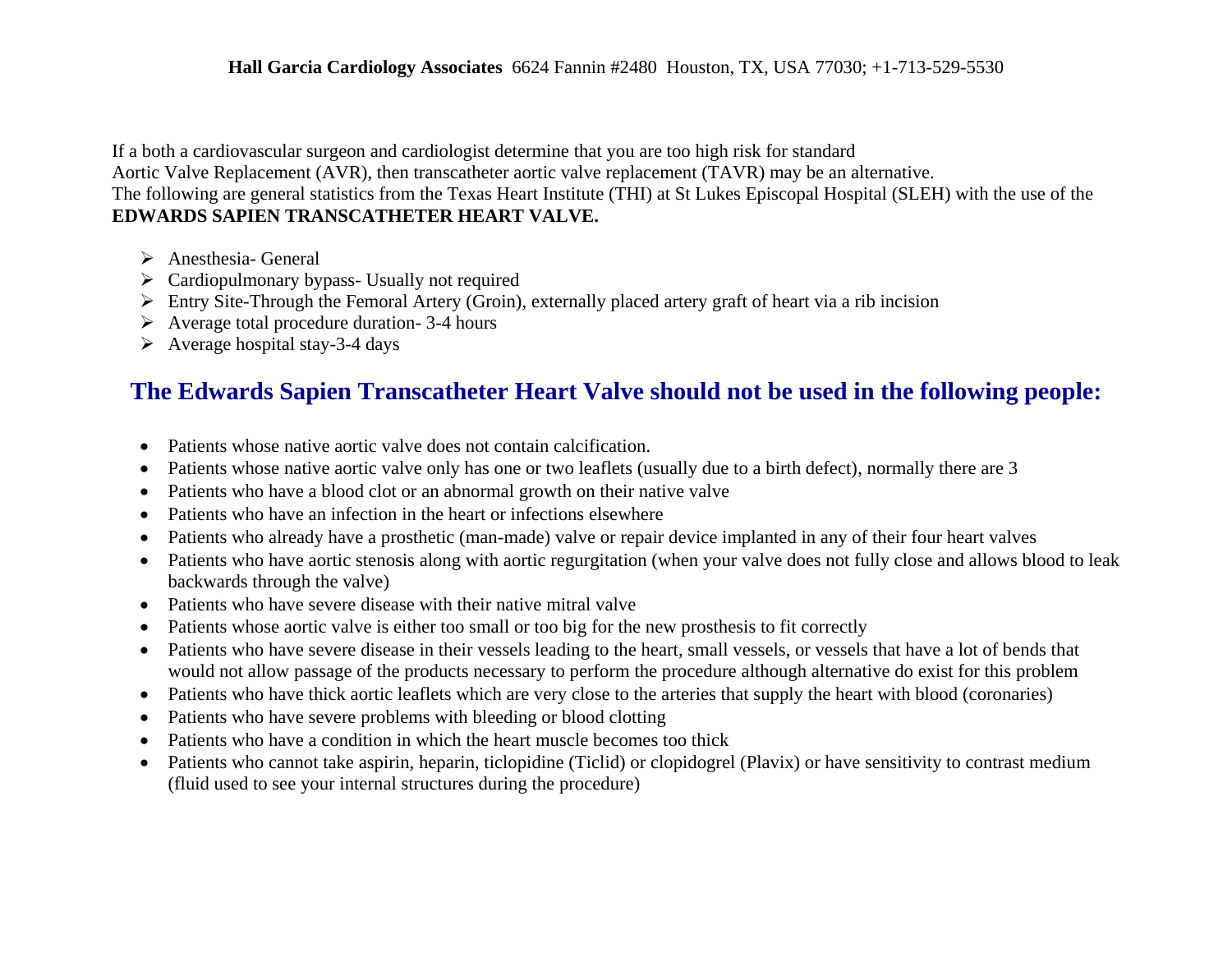

The **EDWARDS SAPIEN TRANSCATHETER HEART VALVE** is a biological (made from animal tissue) valve that replaces your aortic valve. See Figure 3

At the present time, it is provided in two sizes, 23 mm and 26 mm in diameter which fit most individuals who need an AVR.

We will determine the right size for you by carefully reviewing all of the tests previously performed.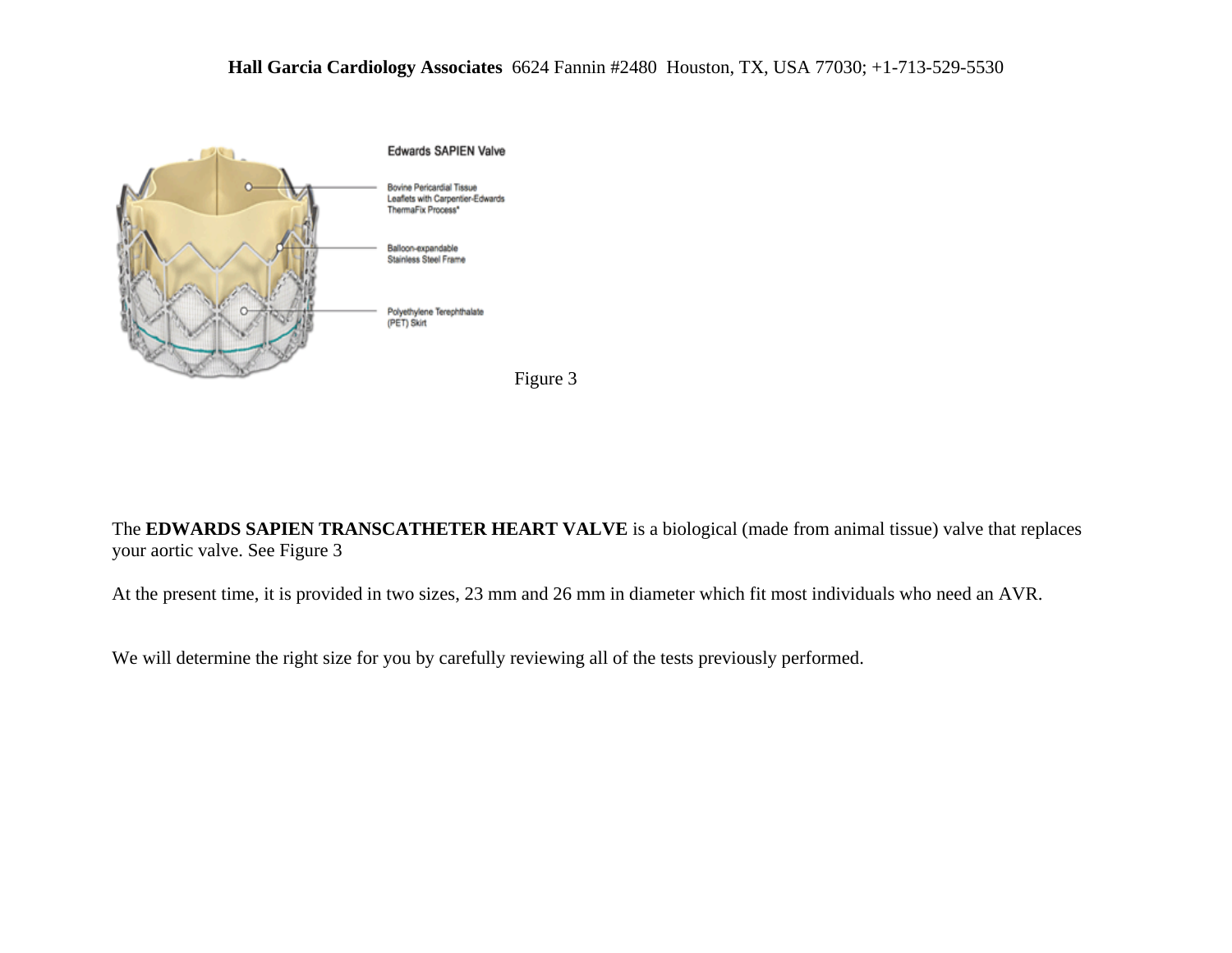# **ow is TAVR performed?**

This is done in our cardiac catheterization suite which has both the availability for cardiologists and surgeons to work together with state of the art equipment. **General anesthesia** will be given to put you into a deep sleep. After you are asleep, a tube will be placed inside the trachea (breathing vessel) and promptly connected to a mechanical ventilator (a machine that will help you breathe during the procedure). See Figure 4 implantation of the valve **H** 



Figure 4

We use fluoroscopy (a type of x-ray) during the procedure as well as contrast medium (dye) in order to see your aortic valve. Some patients may have kidney problems or an allergic reaction as a result of the contrast medium thus please inform us before the procedure if this has been a problem in the past.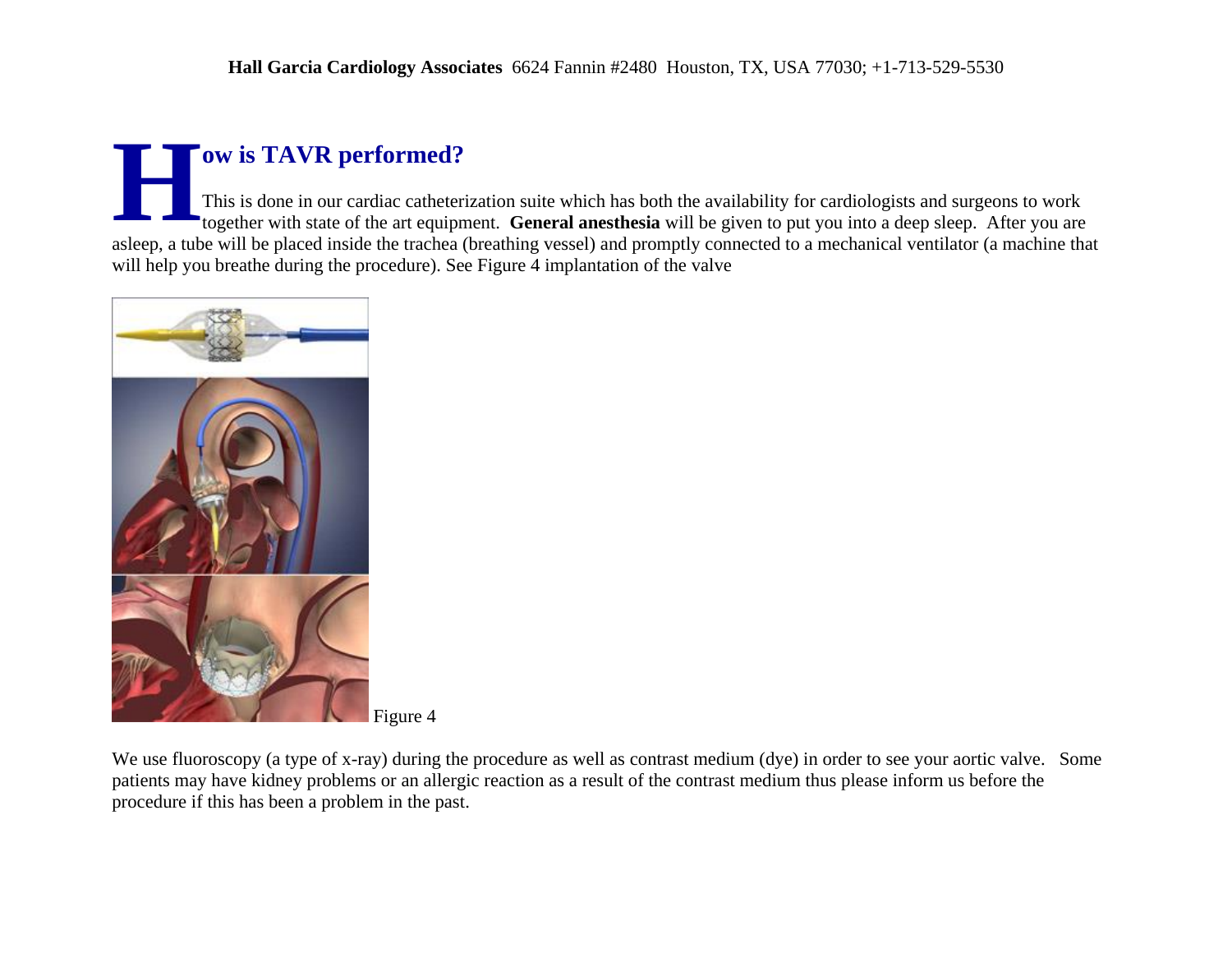We will also use Trans esophageal echocardiography-TEE- (a type of ultrasound) to see your aortic valve inserted while you are asleep and then removed before you are awakened.

We will place a temporary pacing wire in the heart so we can control the heart rhythm at various times during the TAVR procedure. This will be turned on and off at various times to allow us to implant the new valve in the perfect exact location without the beating of the native heart getting in the way. After the procedure is done, the temporary pacing wire is removed.

After you are put to sleep we will make a small incision in the femoral artery (groin) just like in the previous heart catheterization procedure to allow insertion of the **Retroflex 3 delivery system** in a sheath**.** see Figure 5

First a balloon catheter will be used to open the diseased native aortic valve in preparation for the introduction of the new valve. The Edwards SAPIEN transcatheter heart valve will be placed on the delivery system (long tube with a small balloon on the end), and compressed on the balloon (using a crimper) to make it small enough to fit through the sheath. It will be about the width of a pencil.

Using our temporary pacemaker, we speed up the heart to in order to decrease the chance of the new valve from moving during its placement. We inflate the balloon holding the new valve in the exact position desired and observe its function using angiography and echocardiography. The pacemaker rate is then decreased, the balloon removed and various pictures are taken to confirm positioning of the **EDWARDS SAPIEN TRANSCATHETER HEART VALVE.**

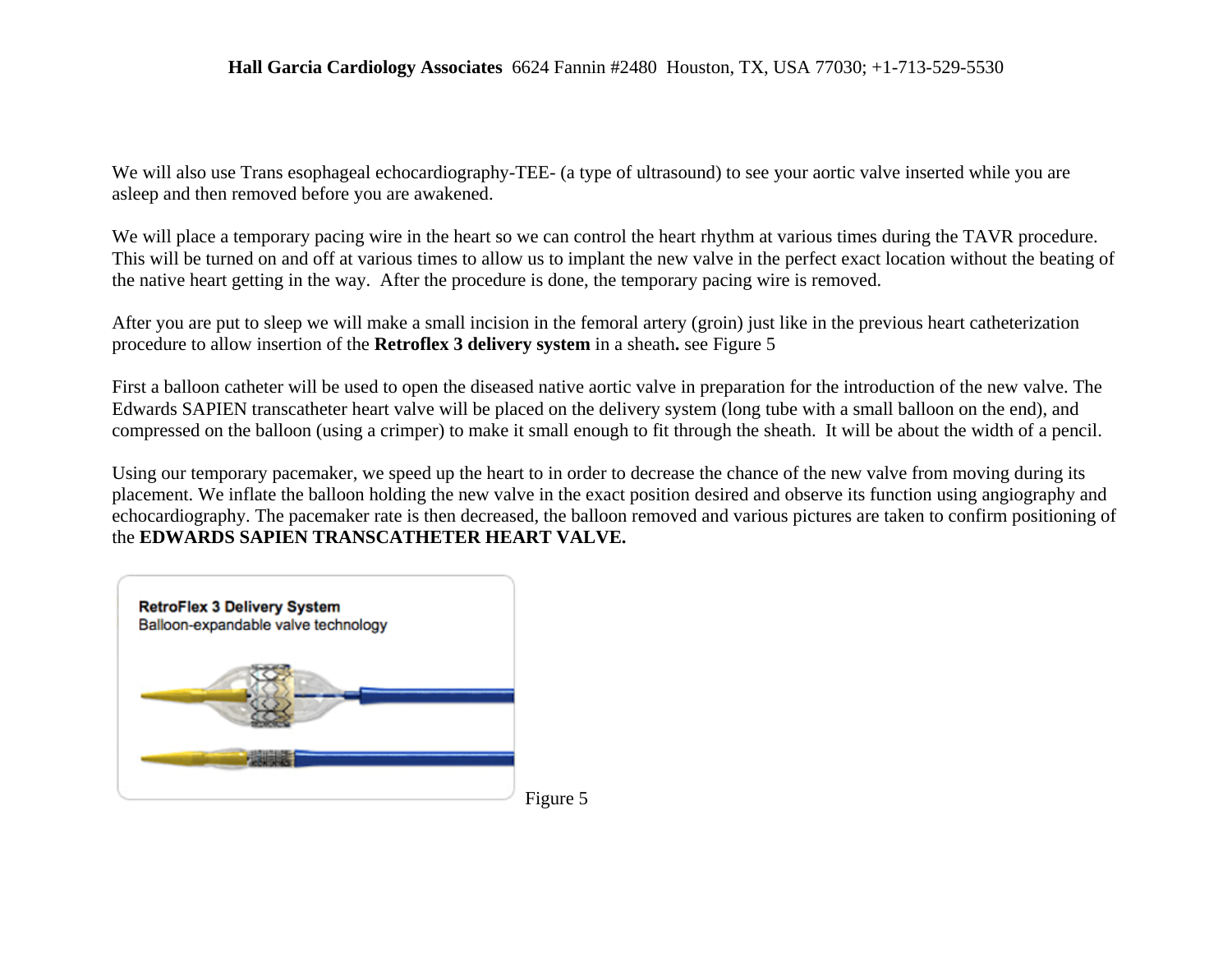We will make sure that your new valve is working properly before removing the delivery system and closing the incision in your groin area. In the rare instance that your new valve is not working properly, we may need to do something else which may include openheart surgery, insertion of a second new valve or other additional surgery as we determine to be necessary.

### **hat Are the Possible Risks and Benefits 1 Year After the TAVR?** In the United States, The PARTNER Trial studied the safety and effectiveness of the **EDWARDS SAPIEN TRANSCATHETER HEART VALVE** in 358 patients whose doctors had determined them to be unable to undergo open-heart surgery. Half of the patients were treated with the Edwards SAPIEN transcatheter heart valve and half were treated with standard medical therapy. **W**

Patients were examined at 30 days, 6 months, and 1 year after the procedure, and will continue to be examined each year for 5 years. Standard medical therapy may have included medicine or other procedures that treat aortic stenosis such as balloon aortic valvuloplasty (procedure to stretch the aortic valve opening).

The study revealed that patients who received the Edwards SAPIEN transcatheter heart valve lived longer and felt better, but had a higher stroke rate than those patients who did not receive a new valve (most of whom had balloon aortic valvuloplasty).

Additionally, the study showed that patients who received this new valve had improved heart function and felt much better at 1 year compared to patient who did not receive a new valve.

The major risks of the **TAVR** procedure with the Edwards SAPIEN transcatheter heart valve include:

- $\triangleright$  Death from any cause
- $\triangleright$  Stroke a condition when blood stops flowing to the brain, which may cause partial or severe disability
- $\triangleright$  Major vascular complications a tear or hole in blood vessels or the heart or the groin insertion site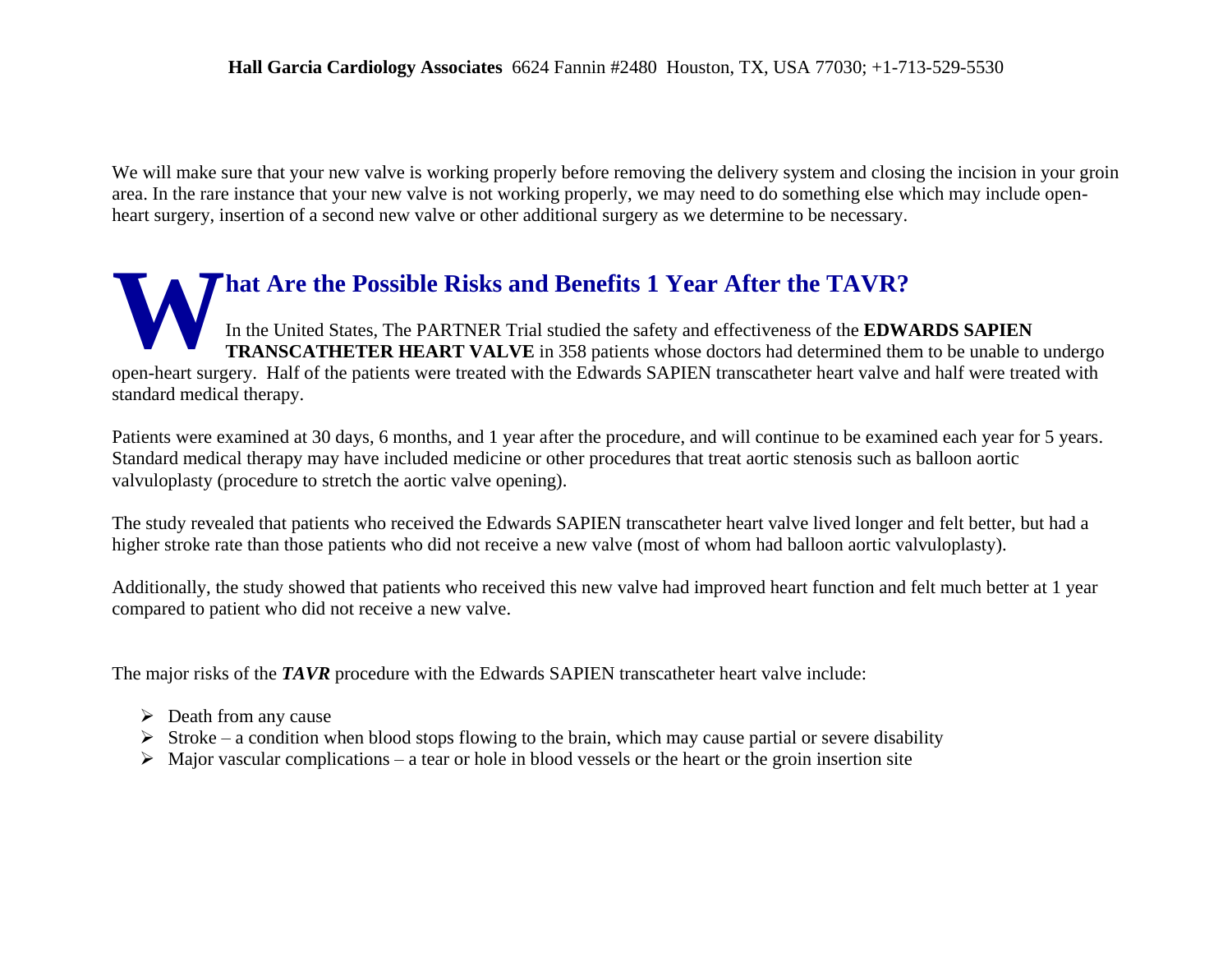# **he following risks have been reported to occur in 1 or fewer out of 100 patients: T**

- Acute kidney injury (renal failure; when the kidneys cannot work properly), which can require hemodialysis
- Allergic reaction to anesthesia contrast medium (fluid used to see your internal structures during the procedure), or medicine
- Anemia (low red blood cell count)
- Damage to the nerves
- Device embolization (movement of the valve after placement)
- Narrowing of the valve
- Syncope (fainting)
- Bleeding into or around the heart sac (pericardium)
- Coronary artery obstruction (blockage in the coronary vessels around the heart).
- Device breakdown or degeneration
- Failure or poor function of the implanted valve
- Mechanical malfunction of the valve delivery system
- Need for valve explant (removal)
- Shortness of breath
- Arrhythmia
- Infection
- Pain at the insertion site

In addition, there is a possibility that you may experience other problems that are not listed above that have not been previously observed with this procedure.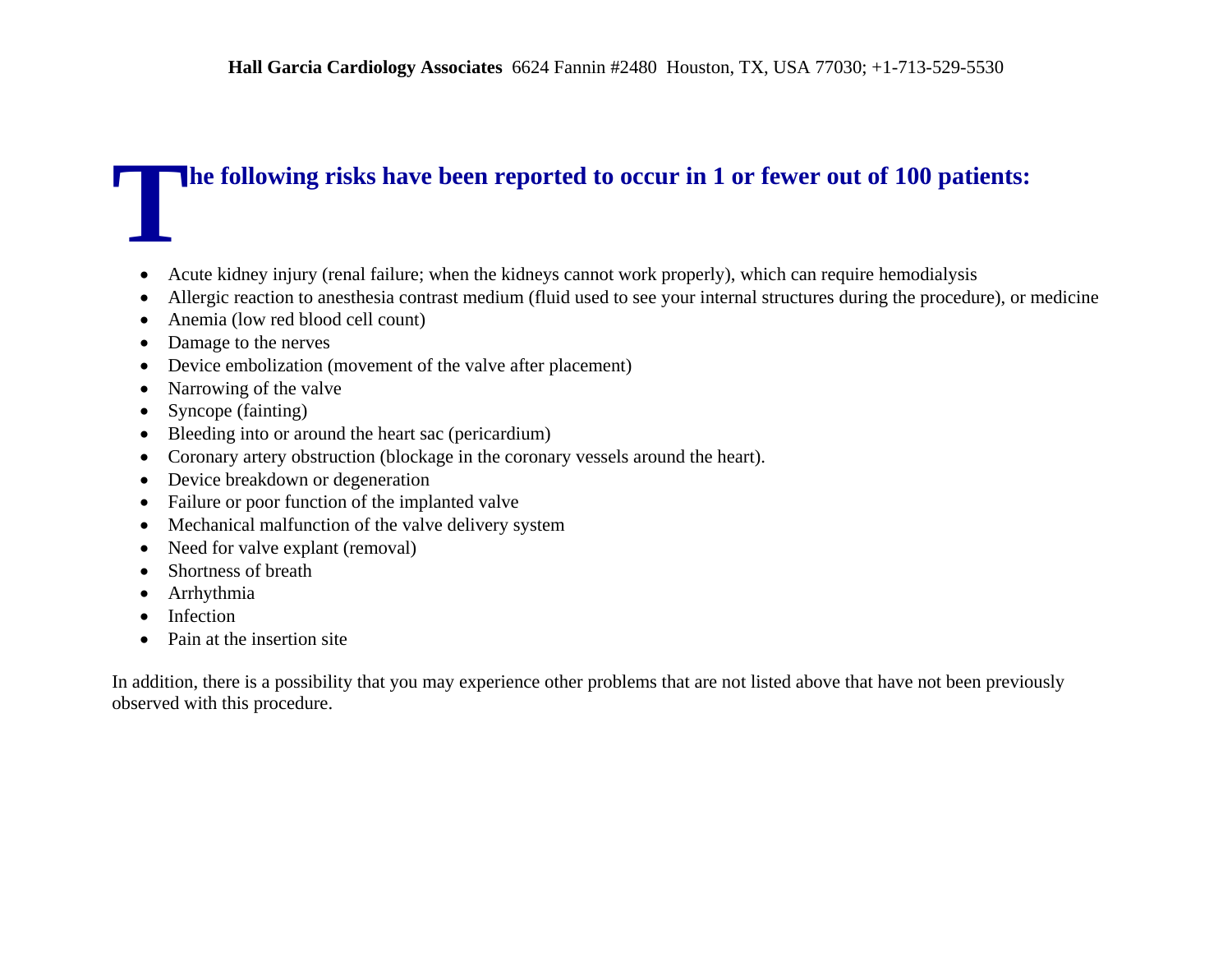## **hat Happens After the Transcatheter Aortic Valve Replacement Procedure?** After the procedure, you will be moved to the cardiovascular recovery unit for careful monitoring. You may be given blood-thinning medicine.). These typically include Plavix (Clopidigrel) or a similar agent. **W**

While in the hospital after the TAVR procedure, the following examinations are performed for further assessment of the new valve:

- $\triangleright$  Physical exam
- $\triangleright$  Chest X-ray
- $\triangleright$  Blood tests
- $\triangleright$  Electrocardiogram (EKG)
- $\triangleright$  Echocardiogram

You will remain in the ICU until we feel that you can be transferred to a regular hospital room, where you will continue to be monitored until you leave the hospital. The average ICU time is 1-2 days and the average hospital stay for this TAVR procedure is 3- 4 days. You may feel better soon after your procedure.

You will receive specific instructions to help you with your recovery, which may include a special diet, exercise and medicine. Regular check-ups are very important. It is easier for patients with a replacement heart valve to get infections, which could lead to future heart damage. You will need to take any medicine as prescribed and have your heart checked from time to time with the ultrasound echocardiogram.

Always inform other doctors about your heart valve replacement before any medical or dental procedure. Before undergoing an MRI (magnetic resonance imaging) procedure, always notify the doctor (or medical technician) that you have an implanted heart valve. Failure to do so may result in damage to the valve that could result in death.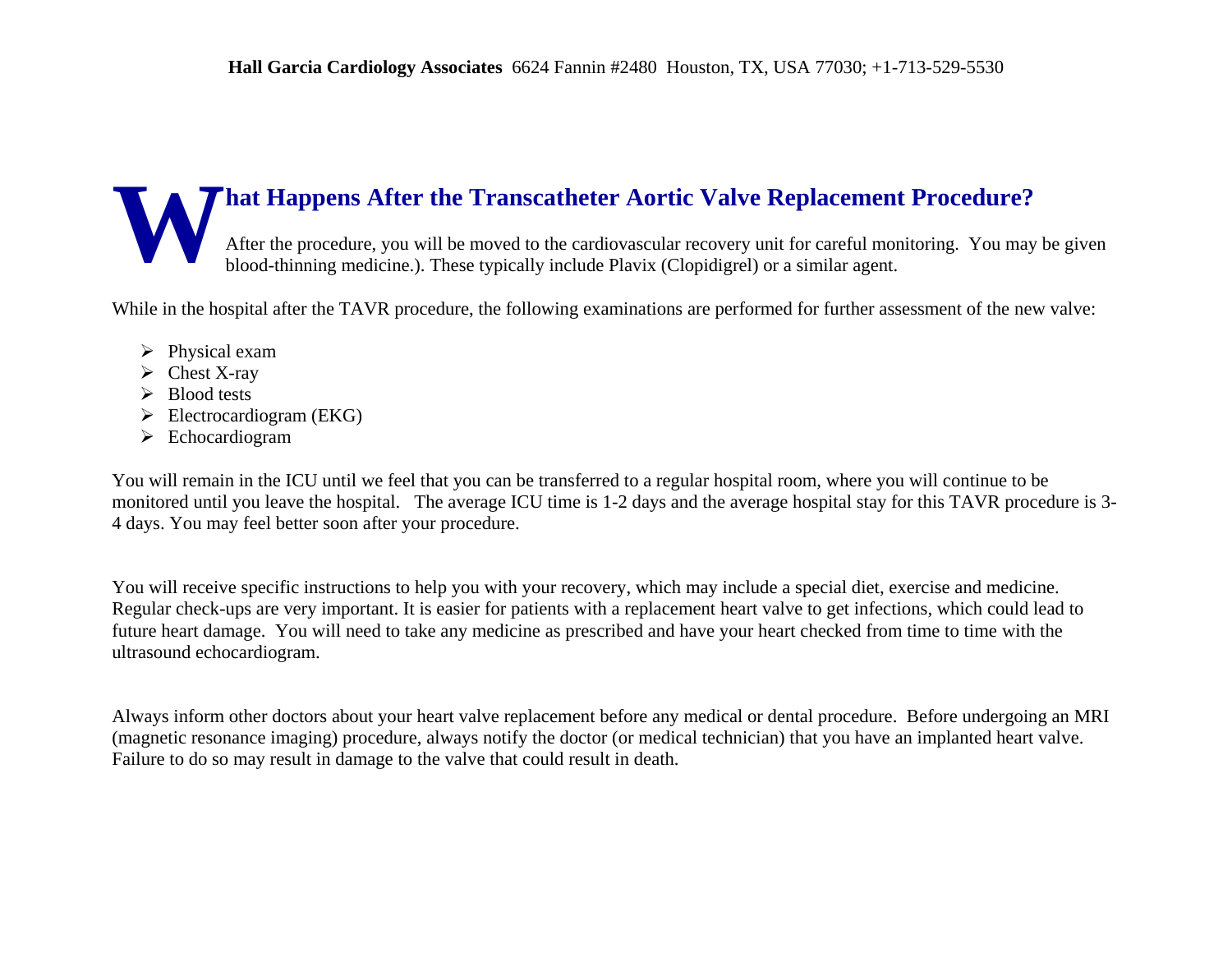

# **afety Warnings and Precautions**

The safety of the valve implantation has only been established in patients who have senile degenerative aortic stenosis. Antibiotic medicine is recommended after the procedure in patients at risk for infection. Patients who do not take antibiotics may be at increased risk of infection. **S**

Patients who receive a transcatheter heart valve should stay on blood-thinning medicine for 6 months after the procedure and aspirin for the rest of their lives, unless otherwise specified by their doctor. Patients who do not take blood-thinning medicine may be at increased risk of developing a dangerous blood clot after the procedure which may result in a stroke. Blood-thinning medicine may increase the risk of bleeding in the brain (stroke).